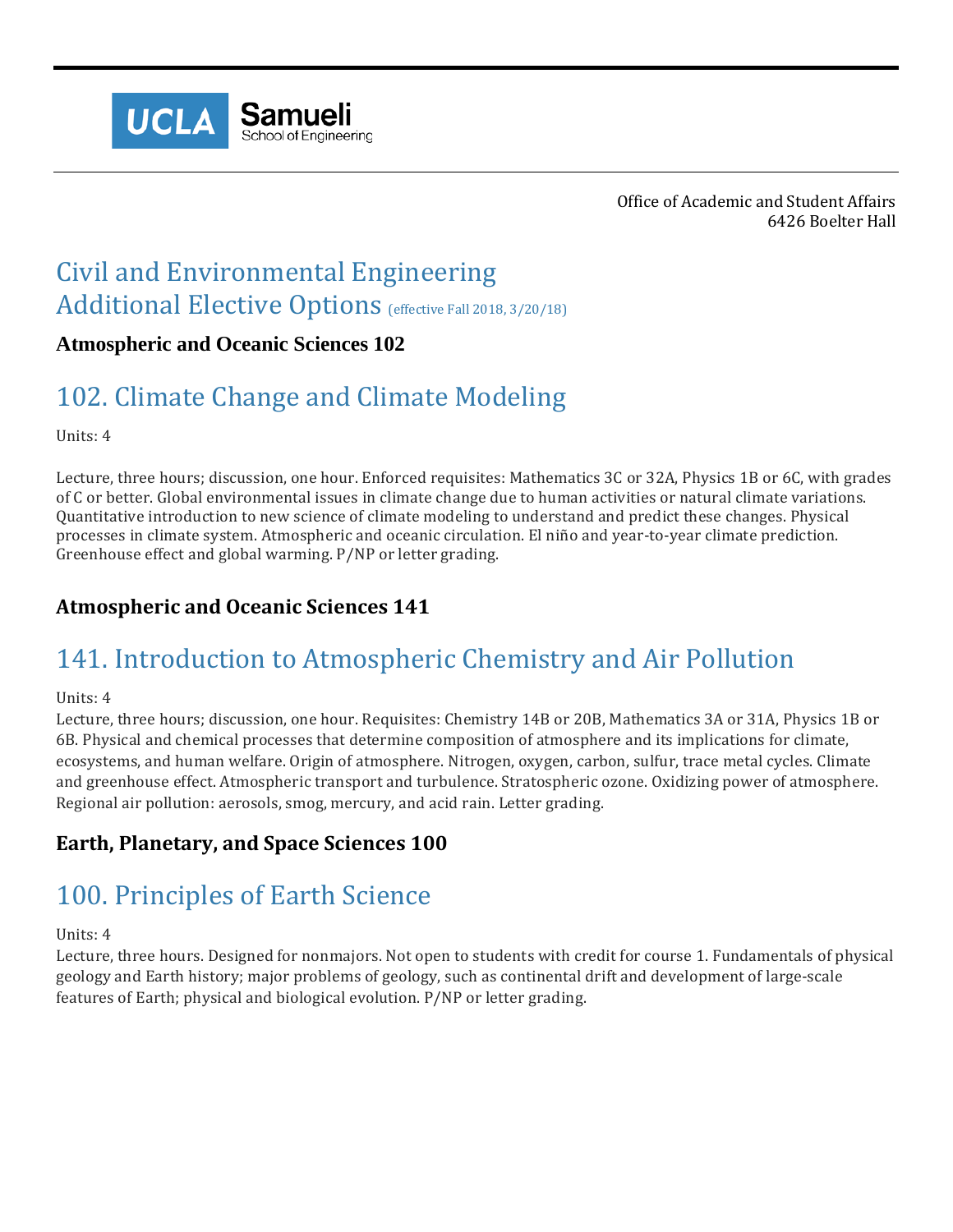## **Earth, Planetary, and Space Sciences 101**

## 101. Earth's Energy: Diminishing Fossil Resources and Prospects for Sustainable Future

#### Units: 4

Lecture, three hours; laboratory, two hours; two optional field trips. Preparation: one lower division atmospheric sciences, chemistry, Earth sciences, or physics course. Earth's energy resources (fossil fuels and alternatives) from Earth science and sustainability perspective. P/NP or letter grading

## **Environment 157**

## 157. Energy, Environment, and Development

#### Units: 4

Lecture, three hours. Requisites: Mathematics 3A and 3B (or 31A and 31B), Physics 1A and 1B (or 6A and 6B). Introduction to basic energy concepts and examination of role of various energy sources, energy conversion technologies, and energy policies in modern life. Analysis of implications of current patterns of energy production and consumption for future economic and environmental well-being. Integration of concepts and methods from physical and life sciences, engineering, environmental science, economics, and public policy. Basic quantitative skills provided to analyze and critique technical, economic, and policy choices to address challenge of balancing economic growth and environmental sustainability. P/NP or letter grading.

### **Environment 166**

## 166. Leadership in Water Management

#### Units: 4

Lecture, three hours; discussion, one hour. Limited to juniors/seniors. Examination of water quality and water supply issues, including interactions between scientific, technological, management, and policy issues. Invited experts, scholars, and practitioners discuss relevant issues such as pollution, climate change, and water infrastructure. Emphasis on solutions involving integrated water supply and wastewater systems. Leadership development through writing instruction and negotiations and media training. P/NP or letter grading.

### **Mechanical and Aerospace Engineering 166C**

## 166C. Design of Composite Structures

#### Units: 4

Lecture, four hours; discussion, two hours; outside study, six hours. Enforced requisite: course 156A or 166A. History of composites, stress-strain relations for composite materials, bending and extension of symmetric laminates, failure analysis, design examples and design studies, buckling of composite components, nonsymmetric laminates, micromechanics of composites. Letter grading.